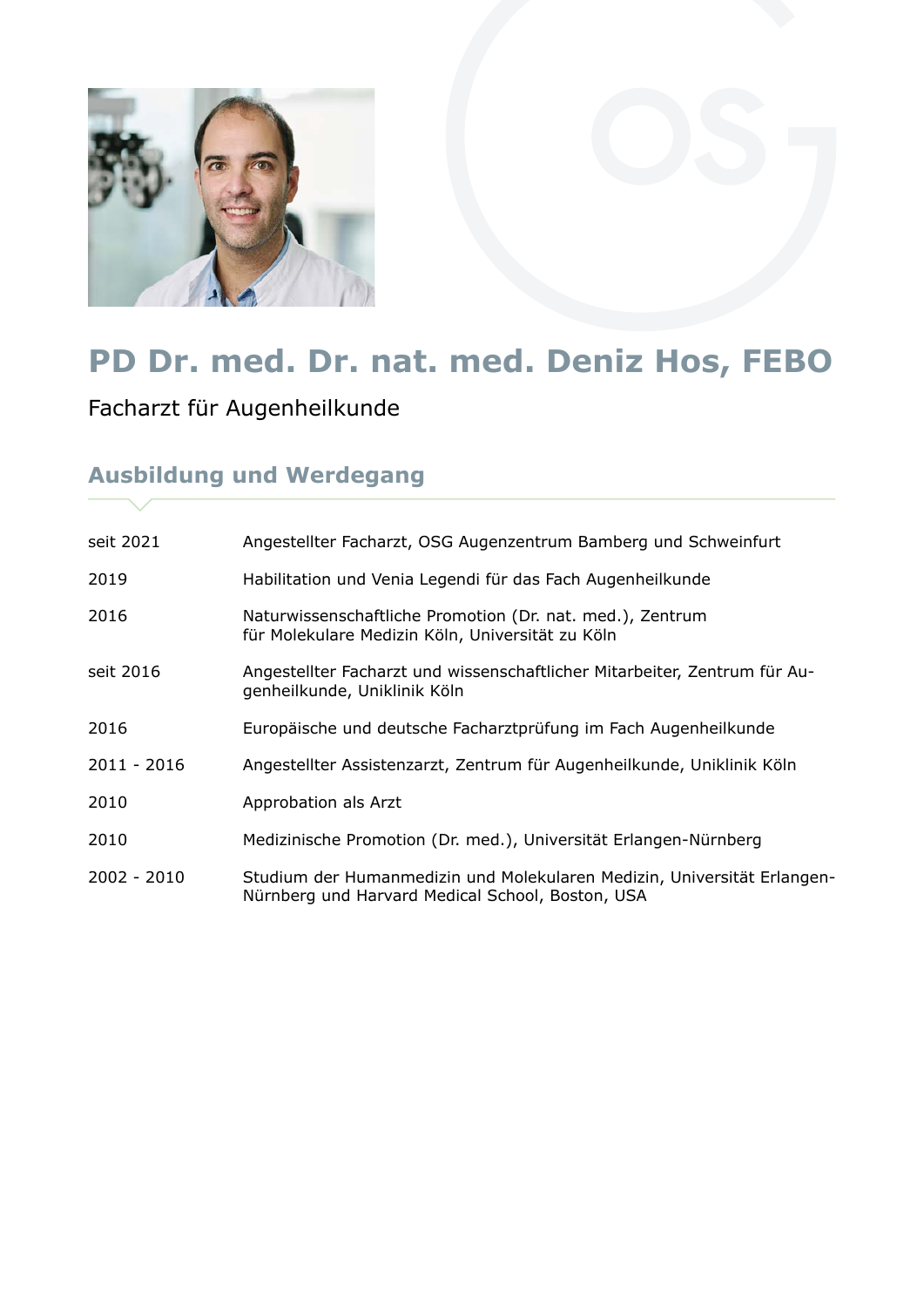## **Mitgliedschaften**

- Deutsche Ophthalmologische Gesellschaft (DOG)
- European Association for Vision and Eye Research (EVER)
- Association for Research in Vision and Ophthalmology (ARVO)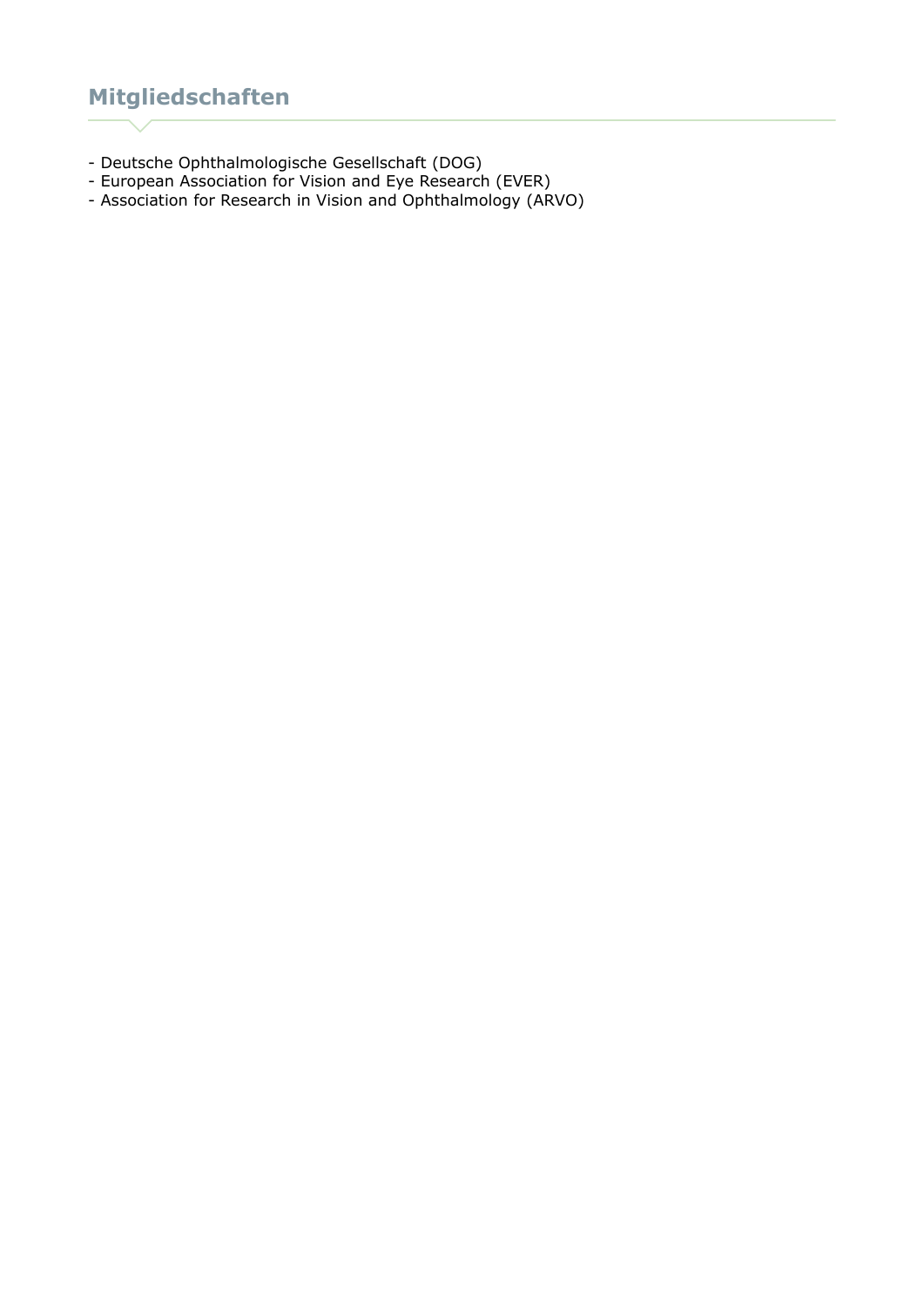Schaub F, Mestanoglu M, Cursiefen C, Hos D. Impact of early intensified postoperative corticosteroids on immune reaction rates after Descemet membrane endothelial keratoplasty (DMEK). Graefes Arch Clin Exp Ophthalmol. 2021 Sep 1. doi: 10.1007/s00417-021-05393-9.

Hou Y, Bock F, Hos D, Cursiefen C. Lymphatic Trafficking in the Eye: Modulation of Lymphatic Trafficking to Promote Corneal Transplant Survival. Cells. 2021 Jul 2;10(7):1661. doi: 10.3390/ cells10071661.

Cursiefen C, Hos D. Cutting Edge: Novel Treatment Options Targeting Corneal Neovascularization to Improve High-Risk Corneal Graft Survival. Cornea. 2021 Dec 1;40(12):1512-1518.

Matthaei M, Hos D, Bock F, Le VNH, Hou Y, Schaub F, Siebelmann S, Zhang W, Roters S, Bachmann BO, Cursiefen C. [Preconditioning of vascularized high-risk eyes using fine-needle diathermy and cross-linking]. Ophthalmologe. 2021 Jun;118(6):553-560.

Händel A, Siebelmann S, Hos D, Ögrünc F, Matthaei M, Cursiefen C, Bachmann B. Comparison of Mini-DMEK versus predescemetal sutures as treatment of acute hydrops in keratoconus. Acta Ophthalmol. 2021 Dec;99(8):e1326-e1333.

Hadrian K, Willenborg S, Bock F, Cursiefen C, Eming SA, Hos D. Macrophage-Mediated Tissue Vascularization: Similarities and Differences Between Cornea and Skin. Front Immunol. 2021 Apr 7;12:667830.

Hos D, Schlereth S, Schrittenlocher S, Hayashi T, Bock F, Matthaei M, Bachmann BO, Cursiefen C. [Descemet membrane endothelial keratoplasty (DMEK) for graft failure after penetrating keratoplasty and in vascularized high-risk eyes]. Ophthalmologe. 2021 Jun;118(6):536-543.

Schaub F, Matthaei M, Enders P, Siebelmann S, Hos D, Bachmann BO, Cursiefen C. [Treatment of vascularized high-risk eyes with a Boston keratoprosthesis]. Ophthalmologe. 2021 Jun;118(6):544-552.

Schaub F, Hou Y, Zhang W, Bock F, Hos D, Cursiefen C. Corneal Crosslinking to Regress Pathologic Corneal Neovascularization Before High-Risk Keratoplasty. Cornea. 2021 Feb 1;40(2):147-155.

Hayashi T, Zhang W, Hos D, Schrittenlocher S, Nhat Hung Le V, Siebelmann S, Matthaei M, Bock F, Bachmann B, Cursiefen C. Descemet Membrane Endothelial Keratoplasty in Vascularized Eyes: Outcome and Effect on Corneal Neovascularization. Cornea. 2021 Jun 1;40(6):685- 689.

Le VNH, Hos D, Hou Y, Witt M, Barkovskiy M, Bock F, Cursiefen C. VEGF TrapR1R2 Suspended in the Semifluorinated Alkane F6H8 Inhibits Inflammatory Corneal Hem- and Lymphangiogenesis. Transl Vis Sci Technol. 2020 Oct 14;9(11):15. doi: 10.1167/tvst.9.11.15.

Hos NJ, Fischer J, Hos D, Hejazi Z, Calabrese C, Ganesan R, Murthy AMV, Rybniker J, Kumar S, Krönke M, Robinson N. TRIM21 Is Targeted for Chaperone-Mediated Autophagy during Salmonella Typhimurium Infection. J Immunol. 2020 Nov 1;205(9):2456-2467. doi: 10.4049/jimmunol.2000048.

Schlereth SL, Hos D, Matthaei M, Hamrah P, Schmetterer L, O'Leary O, Ullmer C, Horstmann J, Bock F, Wacker K, Schröder H, Notara M, Haagdorens M, Nuijts RMMA, Dunker SL, Dickman MM, Fauser S, Scholl HPN, Wheeler-Schilling T, Cursiefen C. New Technologies in Clinical Trials in Corneal Diseases and Limbal Stem Cell Deficiency: Review from the European Vision Institute Special Interest Focus Group Meeting. Ophthalmic Res. 2021;64(2):145-167. doi: 10.1159/000509954.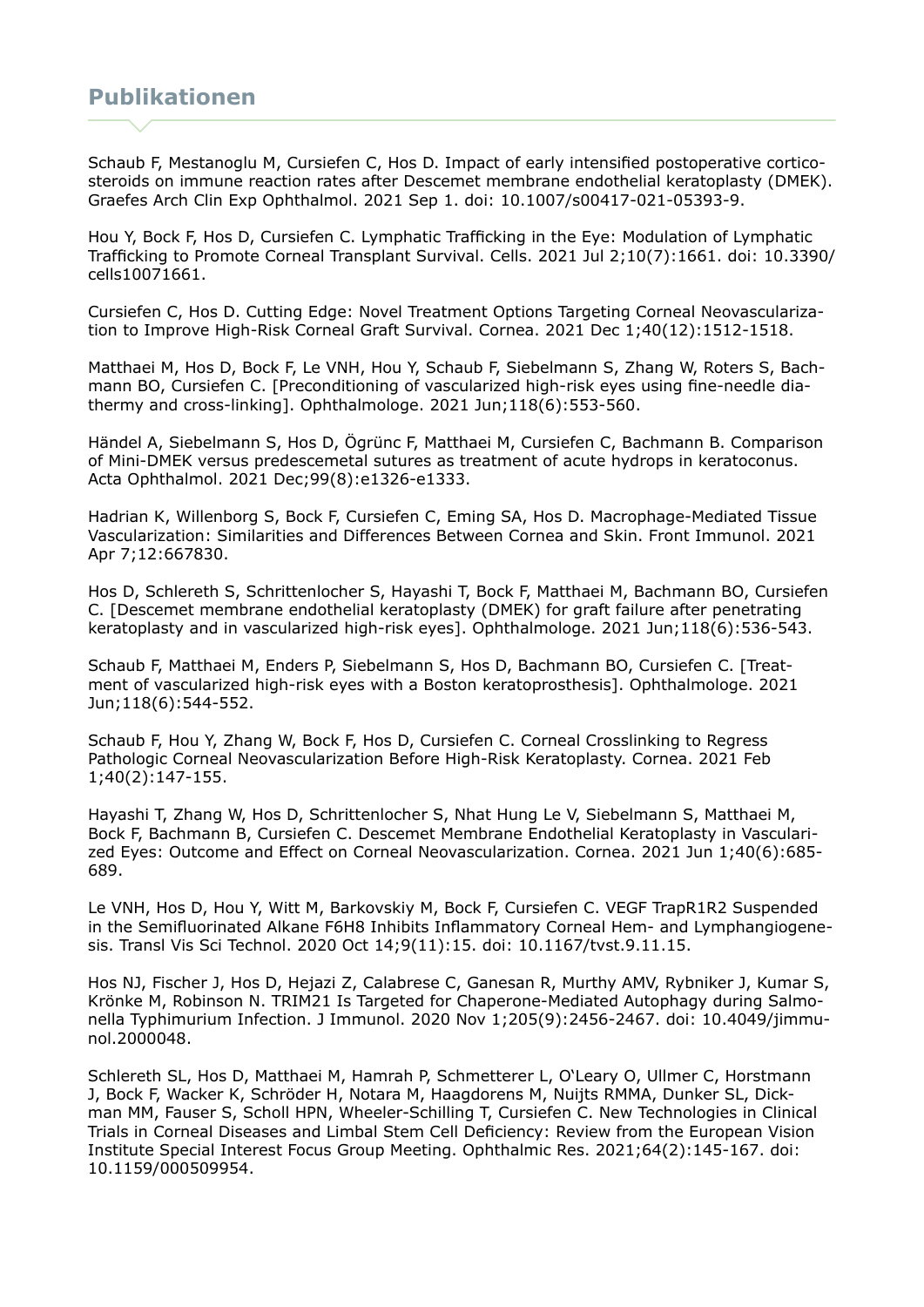Salabarria AC, Koch M, Schonberg A, Zinser E, Hos D, Hamdorf M, Imhof T, Braun G, Cursiefen C, Bock F. Topical VEGF-C/D Inhibition Prevents Lymphatic Vessel Ingrowth into Cornea but Does Not Improve Corneal Graft Survival. J Clin Med. 2020 Apr 28;9(5):1270. doi: 10.3390/ jcm9051270.

Hayashi T, Hos D, Schrittenlocher S, Siebelmann S, Matthaei M, Franklin J, Clahsen T, Bock F, Bachmann B, Cursiefen C. Effect of Iris Color on the Outcome of Descemet Membrane Endothelial Keratoplasty. Cornea. 2020 Mar 13. doi: 10.1097/ICO.0000000000002305.

Schaub F, Collmer M, Schrittenlocher S, Bachmann BO, Cursiefen C, Hos D. Outcome of Descemet Membrane Endothelial Keratoplasty Using Corneas from Donors ≥80 Years of Age. Am J Ophthalmol. 2020 Mar;211:200-206.

Hos D, Matthaei M, Bock F, Maruyama K, Notara M, Clahsen T, Hou Y, Le VNH, Salabarria AC, Horstmann J, Bachmann BO, Cursiefen C. Immune reactions after modern lamellar (DALK, DSAEK, DMEK) versus conventional penetrating corneal transplantation. Prog Retin Eye Res. 2019 Nov;73:100768.

Hos D, Le VNH, Hellmich M, Siebelmann S, Roters S, Bachmann B, Cursiefen C. Risk of Corneal Graft Rejection After High-Risk Keratoplasty Following Fine-Needle Vessel Coagulation of Corneal Neovascularization Combined With Bevacizumab: A Pilot Study. Transplantation Direct. 2019 Apr 25;5(5):e452.

Schaub F, Bachmann B, Cursiefen C, Hos D. Midterm Follow-up of Immune Reactions after Descemet Membrane Endothelial Keratoplasty (DMEK). Graefes Arch Clin Exp Ophthalmol. 2019 Aug;257(8):1811-1812

Hos D, Schaub F, Cursiefen C. Does anterior chamber-associated immune deviation (ACAID) play a role in posterior lamellar keratoplasty? Case report of a splenectomized patient. BMC Ophthalmol. 2019 May;19(1):100.

Hos D, Cursiefen C, Dahlke C. Von Hippel Lindau Disease. J Pediatr. 2019 Mar; S0022- 3476(19)30153- 2.

Kiesewetter A, Cursiefen C, Eming SA, Hos D. Phase-specific functions of macrophages determine injury-mediated corneal hem- and lymphangiogenesis. Sci Rep. 2019 Jan; 22;9(1):308.

Matthaei M, Bachmann B, Hos D, Siebelmann S, Schaub F, Cursiefen C. [Boston type I keratoprosthesis implantation technique : Video article]. Ophthalmologe. 2019 Jan;116(1):67-72.

Matthaei M, Schrittenlocher S, Hos D, Siebelmann S, Bucher F, Schaub F, Hoerster R, Siggel R, Roters S, Heindl LM, Bachmann B, Cursiefen C. [10 years of Descemet membrane endothelial keratoplasty in Fuchs endothelial corneal dystrophy: What have we learned?] Ophthalmologe. 2019 Mar;116(3):236- 242.

Schlereth SL, Karlstetter M, Hos D, Matthaei M, Cursiefen C, Heindl LM. Detection of Pro- and Antiangiogenic Factors in the Human Sclera. Curr Eye Res. 2018 Oct 25:1-13.

Schrittenlocher S, Schaub F, Hos D, Siebelmann S, Cursiefen C, Bachmann B. Evolution of Consecutive Descemet Membrane Endothelial Keratoplasty Outcomes Throughout a 5-Year Period Performed by Two Experienced Surgeons. Am J Ophthalmol. 2018 Jun;190:171-178.

Hos NJ, Ganesan R, Gutierrez S, Hos D, Klimek J, Abdullah Z, Kronke M, Robinson N. Type I interferon enhances necroptosis of Salmonella Typhimurium-infected macrophages by impairing antioxidative stress responses. J Cell Biol. 2017 Dec 4;216(12):4107-4121.

Prokosch-Willing V, Hos D, Joachim SC. [Research during residency]. Ophthalmologe. 2017 Oct;114(10):901-905.

Hos D, Bukowiecki A, Horstmann J, Bock F, Bucher F, Heindl LM, Siebelmann S, Steven P, Dana R, Eming SA, Cursiefen C. Transient Ingrowth of Lymphatic Vessels into the Physiologically Avascular Cornea Regulates Corneal Edema and Transparency. Sci Rep. 2017 Aug 3;7(1):7227.

Bukowiecki A, Hos D, Cursiefen C, Eming SA. Wound-Healing Studies in Cornea and Skin: Parallels, Differences and Opportunities. Int J Mol Sci. 2017 Jun 12;18(6). pii: E1257.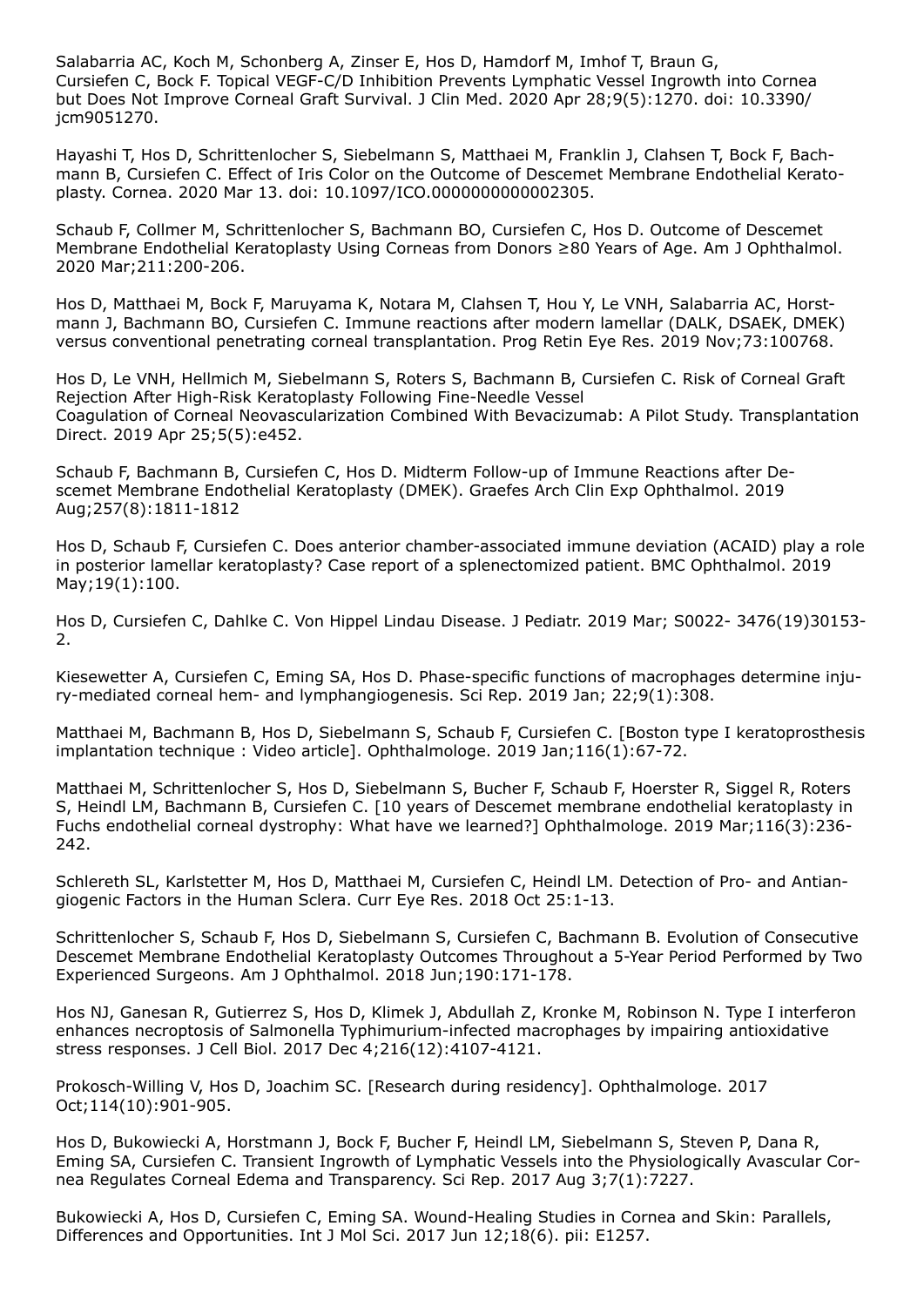Cursiefen C, Bock F, Clahsen T, Regenfuss B, Reis A, Steven P, Heindl LM, Bosch JJ, Hos D, Eming S, Grajewski R, Heiligenhaus A, Fauser S, Austin J, Langmann T. [New Therapeutic Approaches in Inflammatory Diseases of the Eye - Targeting Lymphangiogenesis and Cellular Immunity: Research Unit FOR 2240 Presents Itself]. Klin Monbl Augenheilkd. 2017 May;234(5):679-685.

Hos D, Tuac O, Schaub F, Stanzel TP, Schrittenlocher S, Hellmich M, Bachmann BO, Cursiefen C. Incidence and Clinical Course of Immune Reactions after Descemet Membrane Endothelial Keratoplasty: Retrospective Analysis of 1000 Consecutive Eyes. Ophthalmology. 2017 Apr;124(4):512-518

Bock F, Onderka J, Braun G, Schneider AC, Hos D, Bi Y, Bachmann BO, Cursiefen C. Identification of Novel Endogenous Anti(lymph)angiogenic Factors in the Aqueous Humor. Invest Ophthalmol Vis Sci. 2016 Dec 1;57(15):6554-6560.

Schaub F, Hos D, Bucher F, Siebelmann S, Bachmann BO, Cursiefen C. [Bostonkeratoprosthesis: Preliminary experiences in 13 high-risk eyes from the Department of Ophthalmology of the University of Cologne]. Ophthalmologe. 2016 Jun;113(6):492-9.

Siebelmann S, Steven P, Hos D, Huttmann G, Lankenau E, Bachmann B, Cursiefen C. Advantages of microscope-integrated intraoperative online optical coherence tomography: usage in Boston keratoprosthesis type I surgery. J Biomed Opt. 2016 Jan;21(1):16005.

Hos D, Dorrie J, Schaft N, Bock F, Notara M, Kruse FE, Krautwald S, Cursiefen C, Bachmann BO. Blockade of CCR7 leads to decreased dendritic cell migration to draining lymph nodes and promotes graft survival in low-risk corneal transplantation. Exp Eye Res. 2016 May;146:1-6.

Hos D, Bucher F, Regenfuss B, Dreisow ML, Bock F, Heindl LM, Eming SA, Cursiefen C. IL- 10 Indirectly Regulates Corneal Lymphangiogenesis and Resolution of Inflammation via Macrophages. Am J Pathol. 2016 Jan;186(1):159-71.

Refaian N, Schlereth SL, Koch KR, Notara M, Hos D, Mescher M, Iden S, Bosch JJ, Jager MJ, Cursiefen C, Heindl LM. Comparing the Hem- and Lymphangiogenic Profile of Conjunctival and Uveal Melanoma Cell Lines. Invest Ophthalmol Vis Sci. 2015 Aug;56(9):5691-7.

Regenfuss B, Dreisow ML, Hos D, Masli S, Bock F, Cursiefen C. The Naive Murine Cornea as a Model System to Identify Novel Endogenous Regulators of Lymphangiogenesis: TRAIL and rtPA. Lymphat Res Biol. 2015 Jun;13(2):76-84.

Lee HS, Hos D, Blanco T, Bock F, Reyes NJ, Mathew R, Cursiefen C, Dana R, Saban DR. Involvement of corneal lymphangiogenesis in a mouse model of allergic eye disease. Invest Ophthalmol Vis Sci. 2015 May;56(5):3140-8.

Hos D, Steven P, Dietrich-Ntoukas T. [The situation of residents in ophthalmology in Germany: Results of an online survey]. Ophthalmologe. 2015 Jun;112(6):498-503.

Bucher F, Fries JW, Hos D, Koch KR, Cursiefen C, Heindl LM. [Prolapse of the upper lacrimal punctum]. Ophthalmologe. 2015 Sep;112(9):788-90.

Bucher F, Hos D, Muller-Schwefe S, Steven P, Cursiefen C, Heindl LM. Spontaneous longterm course of persistent peripheral graft detachments after Descemet's membrane endothelial keratoplasty. Br J Ophthalmol. 2015 Jun;99(6):768-72.

Hos D, Schlereth SL, Bock F, Heindl LM, Cursiefen C. Antilymphangiogenic therapy to promote transplant survival and to reduce cancer metastasis: what can we learn from the eye? Semin Cell Dev Biol. 2015 Feb;38:117-30.

Hos D, van Essen TH, Bock F, Chou CH, Pan HA, Lin CC, Huang MC, Chen SC, Cursiefen C, Jager MJ. [Decellularized collagen matrix from tilapia fish scales for corneal reconstruction (BioCornea)]. Ophthalmologe. 2014 Nov;111(11):1027-32.

Hos D, Heindl LM, Bucher F, Cursiefen C. Novel lamellar, flap-based tattooing techniques for corneal opacities in scarred and vascularized blind eyes. Cornea. 2015 Jan;34(1):82-6.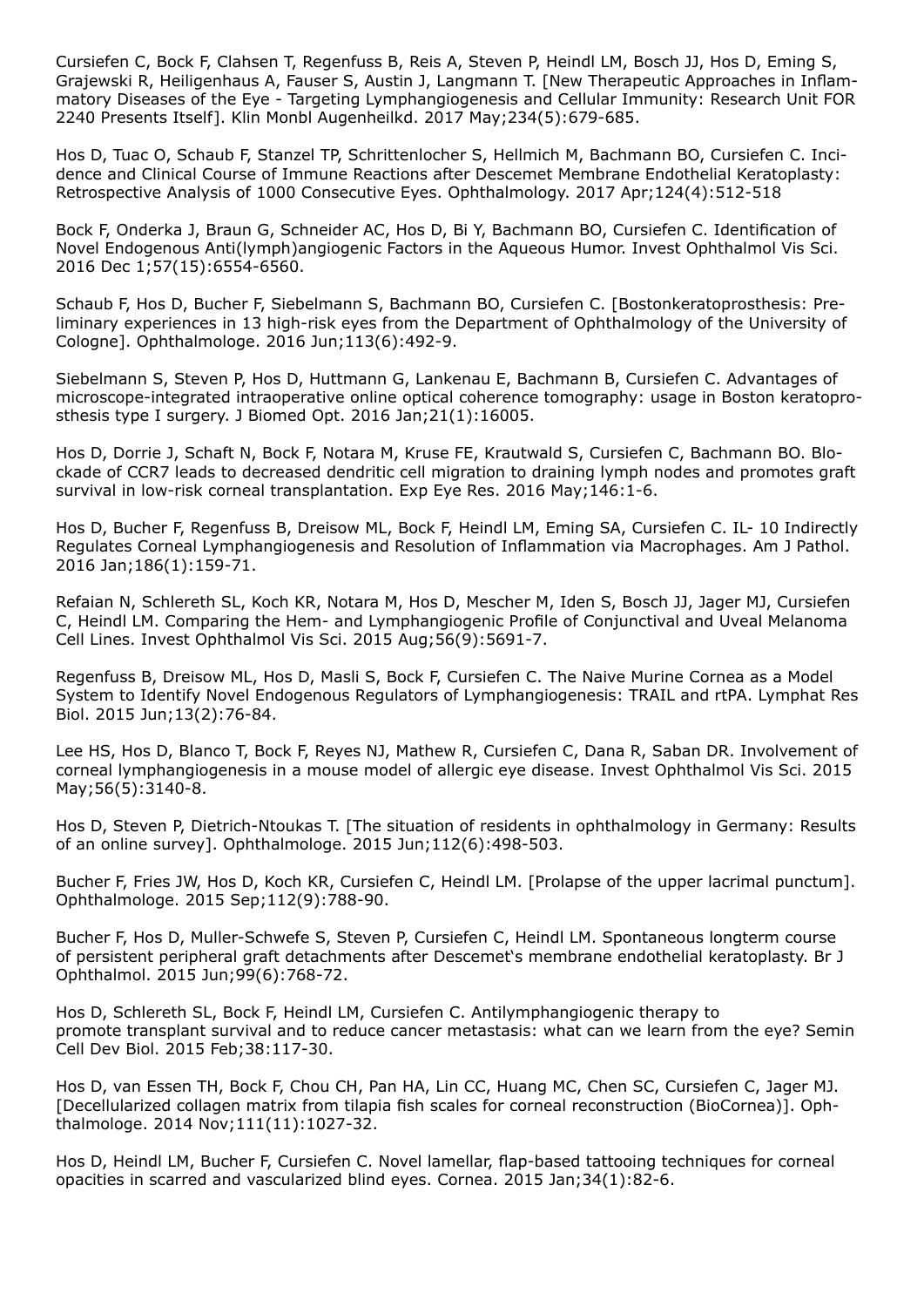Bucher F, Hos D, Matthaei M, Steven P, Cursiefen C, Heindl LM. Corneal nerve alterations after Descemet membrane endothelial keratoplasty: an in vivo confocal microscopy study. Cornea. 2014 Nov;33(11):1134-9.

Heindl LM, Bucher F, Caramoy A, Hos D, Matthaei M, Cursiefen C. Safety of donor tissue preparation and use of descemetoschisis and torn tissue in descemet membrane endothelial keratoplasty. Cornea. 2014 Oct;33(10):e7-9.

Hos D, Cursiefen C. Severe vitamin A deficiency in a child presenting as xerophthalmia. J Pediatr. 2014 Oct;165(4):875.

Bucher F, Adler W, Lehmann HC, Hos D, Steven P, Cursiefen C, Heindl LM. Corneal nerve alterations in different stages of Fuchs' endothelial corneal dystrophy: an in vivo confocal microscopy study. Graefes Arch Clin Exp Ophthalmol. 2014 Jul;252(7):1119-26.

Lipp M, Bucher F, Parthasarathy A, Hos D, Onderka J, Cursiefen C, Bock F. Blockade of the VEGF isoforms in inflammatory corneal hemangiogenesis and lymphangiogenesis. Graefes Arch Clin Exp Ophthalmol. 2014 Jun;252(6):943-9.

Koch KR, Refaian N, Hos D, Schlereth SL, Bosch JJ, Cursiefen C, Heindl LM. Autocrine impact of VEGF-A on uveal melanoma cells. Invest Ophthalmol Vis Sci. 2014 Apr 25;55(4):2697-704.

Hos D, Heindl LM, Bucher F, Cursiefen C. Evidence of donor corneal endothelial cell migration from immune reactions occurring after descemet membrane endothelial keratoplasty. Cornea. 2014 Apr;33(4):331-4.

Bucher F, Bi Y, Gehlsen U, Hos D, Cursiefen C, Bock F. Regression of mature lymphatic vessels in the cornea by photodynamic therapy. Br J Ophthalmol. 2014 Mar;98(3):391-5.

Hos D, Cursiefen C. Lymphatic vessels in the development of tissue and organ rejection. Adv Anat Embryol Cell Biol. 2014;214:119-41.

Hoffmann SA, Hos D, Kuspert M, Lang RA, Lovell-Badge R, Wegner M, Reiprich S. Stem cell factor Sox2 and its close relative Sox3 have differentiation functions in oligodendrocytes. Development. 2014 Jan;141(1):39-50.

Hos D, Koch KR, Bucher F, Bock F, Cursiefen C, Heindl LM. Serum eyedrops antagonize the anti(lymph)angiogenic effects of bevacizumab in vitro and in vivo. Invest Ophthalmol Vis Sci. 2013 Sep 11;54(9):6133-42.

Bucher F, Roters S, Mellein A, Hos D, Heindl LM, Cursiefen C, Hermann M. "OSMO-UTDSAEK" using THIN-C medium. Graefes Arch Clin Exp Ophthalmol. 2013 Sep;251(9):2181-5.

Heindl LM, Koch KR, Bucher F, Hos D, Steven P, Koch HR, Cursiefen C. Descemet membrane endothelial keratoplasty in eyes with glaucoma implants. Optom Vis Sci. 2013 Sep;90(9):e241-4.

Heindl LM, Riss S, Adler W, Steven P, Hos D, Cursiefen C. Corneal graft alterations after Descemet stripping: implications for split cornea transplantation. JAMA Ophthalmol. 2013 May;131(5):687-9.

Cursiefen C, Regenfuss B, Hos D, Bucher F, Steven P, Heindl LM, Bock F. [Anti(lymph)angiogenic preconditioning prior to keratoplasty]. Klin Monbl Augenheilkd. 2013 May;230(5):500-4.

Hos D, Koch KR, Bock F, Grajewski RS, Dietlein TS, Cursiefen C, Heindl LM. Short- and longterm corneal vascular effects of tafluprost eye drops. Graefes Arch Clin Exp Ophthalmol. 2013 Aug;251(8):1919- 27.

Bucher F, Dietlein T, Hermann M, Hos D, Cursiefen C, Heindl LM. Retrocorneal membrane formation after Baerveldt shunt implantation for iridocorneal endothelial syndrome. Cornea. 2013 Jul;32(7):e161-3.

Steven P, Hos D, Heindl LM, Bock F, Cursiefen C. [Immune reactions after DMEK, DSAEK and DALK]. Klin Monbl Augenheilkd. 2013 May;230(5):494-9.